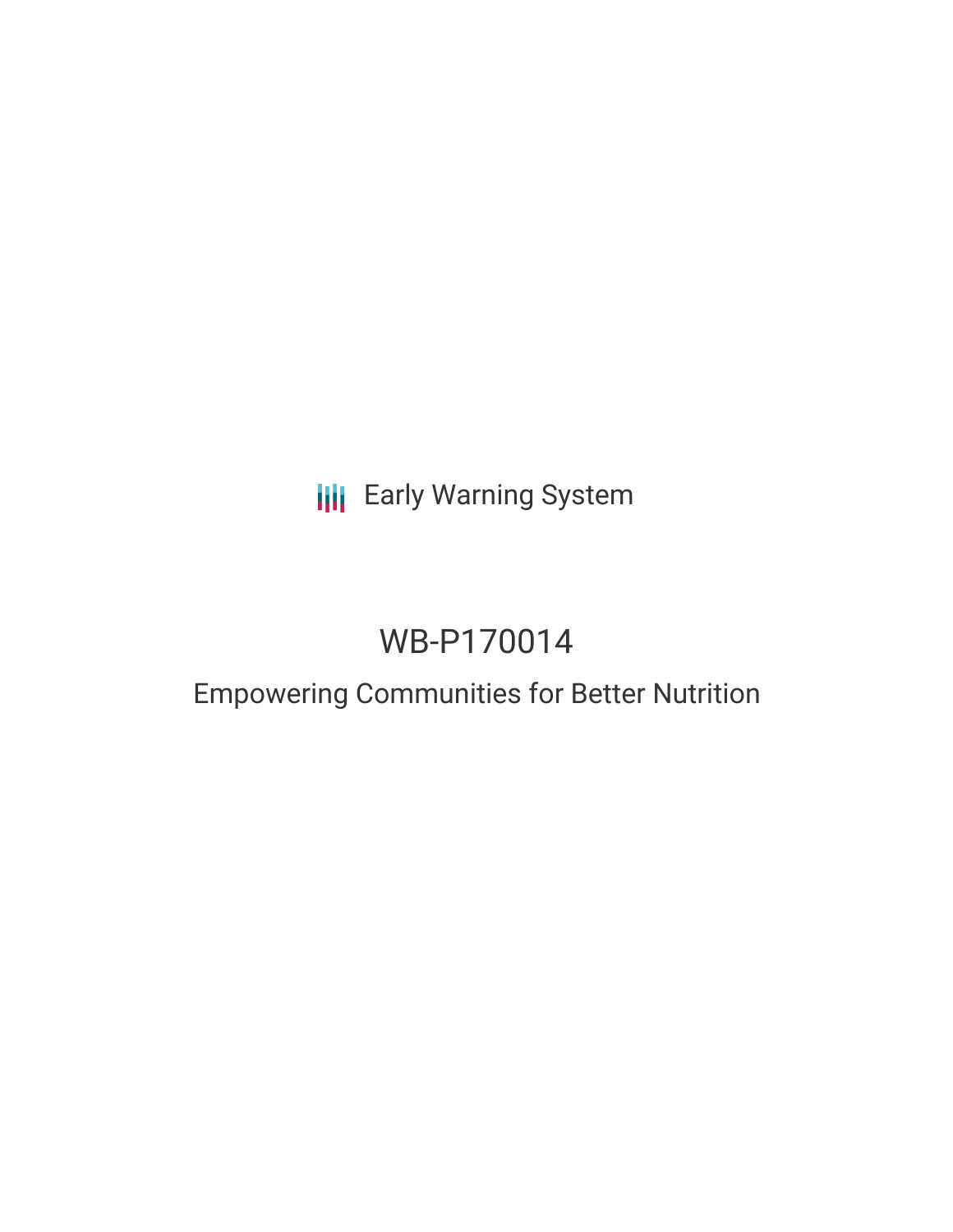

#### **Quick Facts**

| <b>Countries</b>              | Djibouti                    |
|-------------------------------|-----------------------------|
| <b>Financial Institutions</b> | World Bank (WB)             |
| <b>Status</b>                 | Pipeline                    |
| <b>Bank Risk Rating</b>       | B                           |
| <b>Borrower</b>               | Government of Djibouti      |
| <b>Sectors</b>                | <b>Education and Health</b> |
| <b>Investment Type(s)</b>     | <b>Advisory Services</b>    |
| <b>Project Cost (USD)</b>     | \$2.73 million              |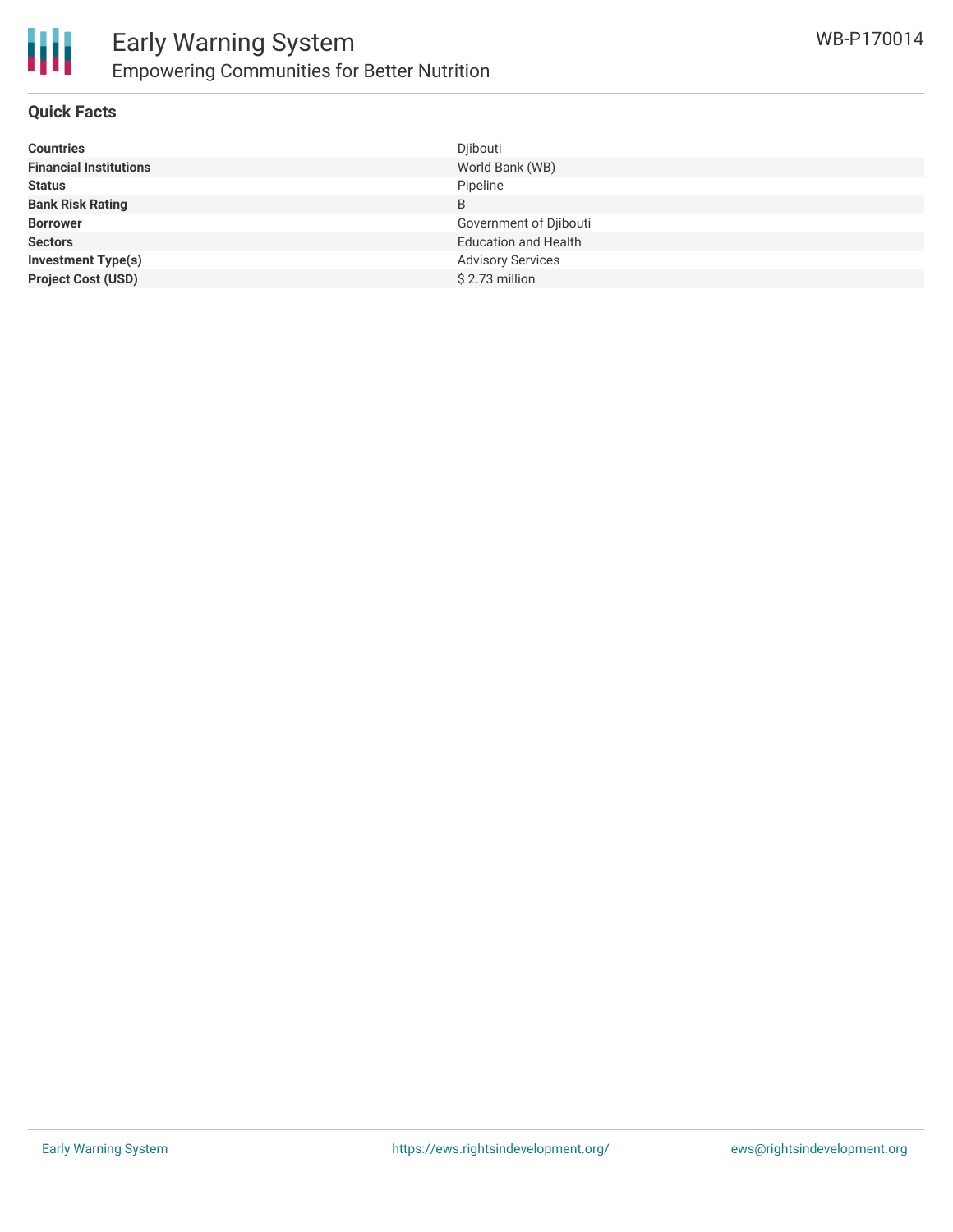#### **Project Description**

According to bank documents, the project objective is to increase awareness of sound nutrition and child care practices among adolescents and parents of children under 5 in the target areas, i.e. poor communities in Djibouti City, namely in the subcommunities of Arhiba and Bache à Eau (located in the municipality of Balbala).

The project has three components:

- 1. Component 1: Child Length Mats to Promote Healthy Child Growth and Follow-up. The objective of this component is to increase community's understanding and participation in identifying and addressing malnutrition (stunting) through community mobilization and awareness raising using an innovative tool – the child length mat.
- 2. Component 2: Gender Mainstreaming for Improved Nutrition. The Government of Djibouti has expressed commitment to support and promote gender equality and improving maternal and child nutrition is critical to achieving this. The project will support women to take better decisions around feeding practices and nutritious foods for their children through the promotion of appropriate health and nutrition services, in combination with new knowledge and skills on maternal, child and adolescent nutrition, at specific periods of the life cycle. In addition, it will engage adolescents (girls and boys) and male partners/caregivers.
- 3. Component 3: Project Management, Monitoring and Evaluation, and Knowledge Dissemination. This component will support the management, monitoring and evaluation of the implementation of the above two components. It will finance technical advisory services (including consultants, training, workshops and audits), goods including printed materials, trainings and incremental operating costs.
- 4. Component 4: Project Management, Monitoring and Evaluation, and Knowledge Dissemination. This component will support the management, monitoring and evaluation of the implementation of the above two components. It will finance technical advisory services (including consultants, training, workshops and audits), goods including printed materials, trainings and incremental operating costs.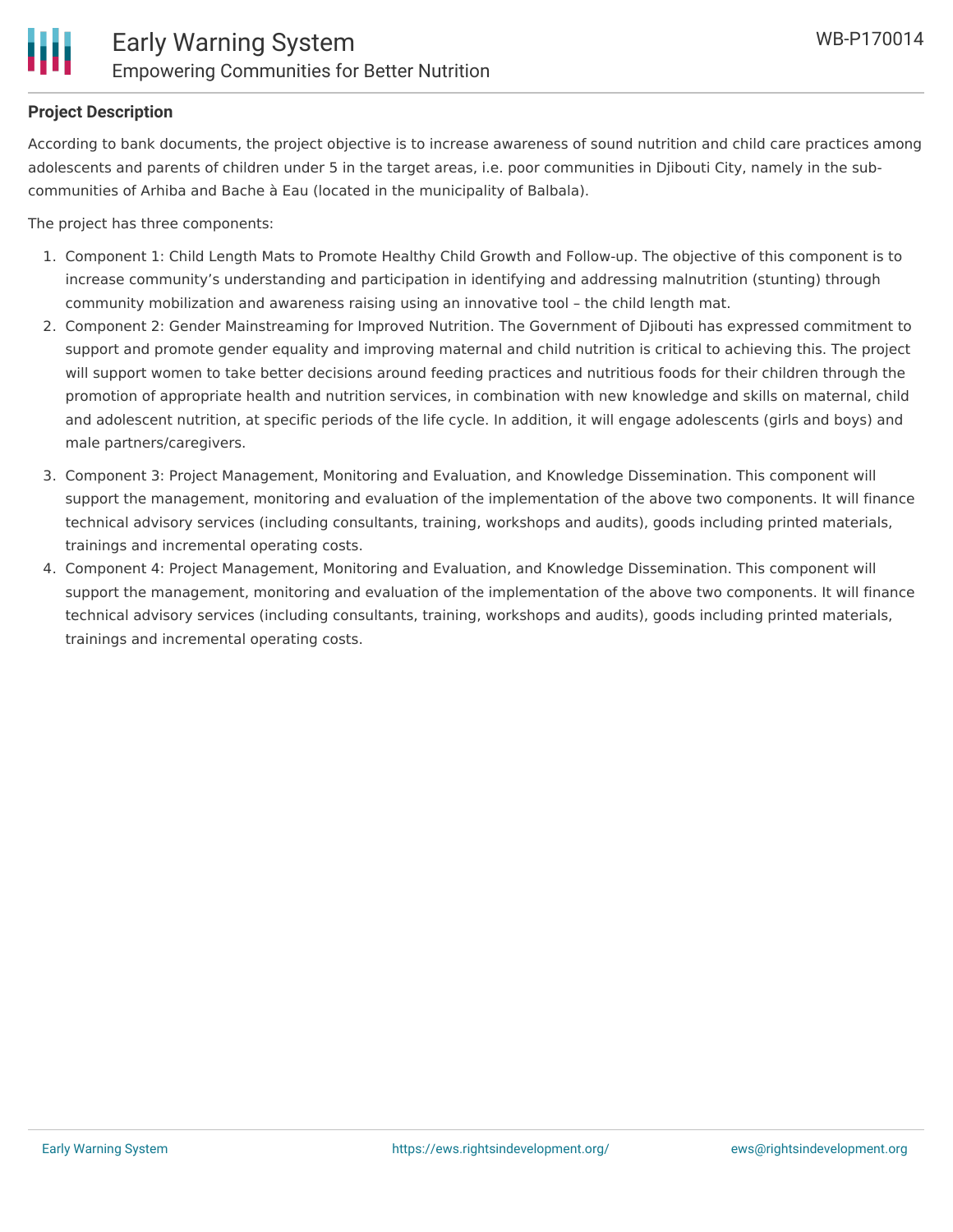

## Early Warning System Empowering Communities for Better Nutrition

#### **Investment Description**

World Bank (WB)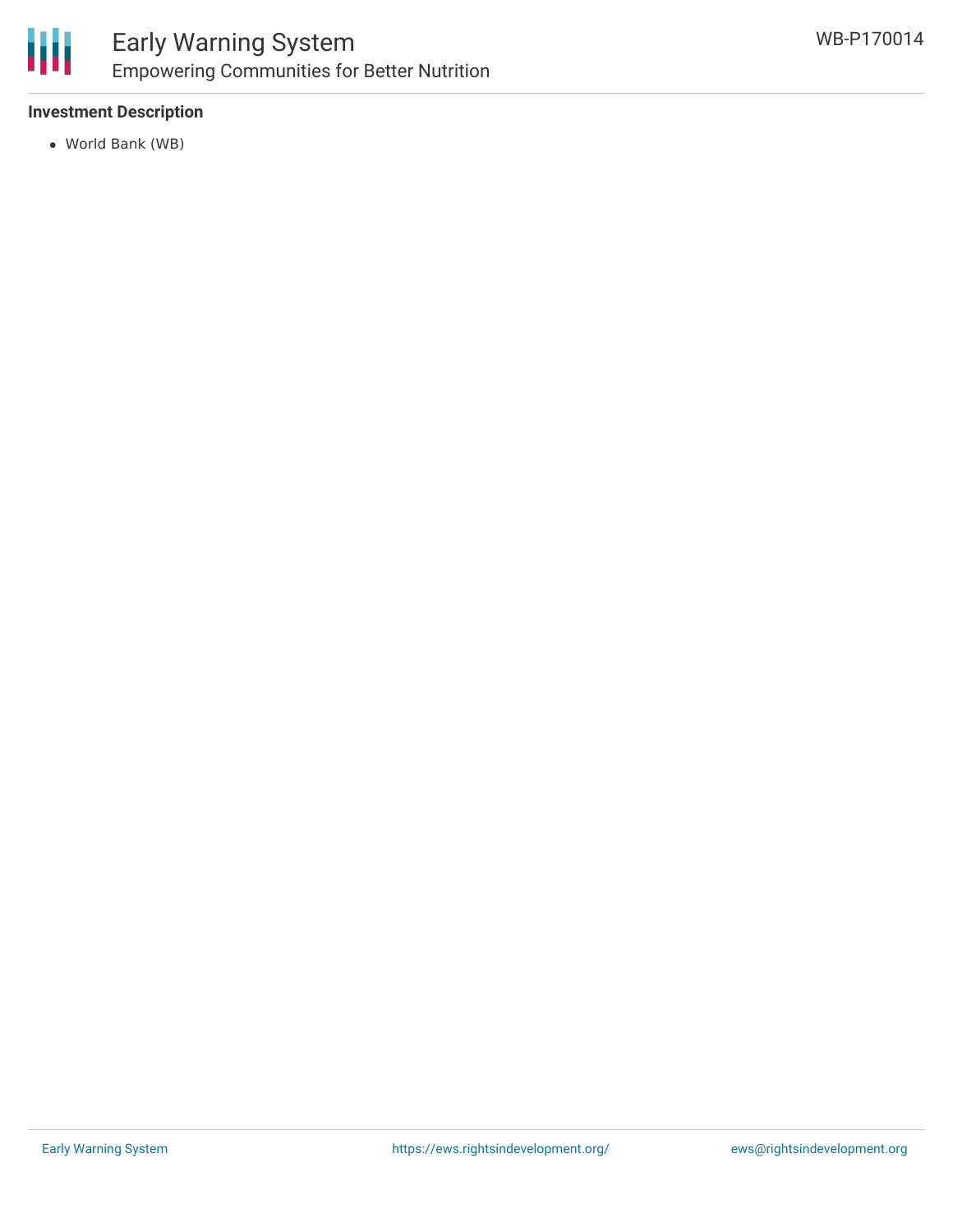

#### **Contact Information**

**World Bank:** Contact : Fatima El Kadiri El Yamani Title : Health Specialist Telephone No : 5360+4250

#### **Borrower:**

Borrower : Djiboutian Social Development Agency Contact : Abdallah Moutouna Title : Project Manager Email : [moutouna@gmail.com](mailto:moutouna@gmail.com)

#### **Implementing Agency:**

Djiboutian Social Development Agency Contact : Abdallah Moutouna Title : Project Manager Email : [moutouna@gmail.com](mailto:moutouna@gmail.com)

#### **ACCESS TO INFORMATION**

To submit an information request for project information, you will have to create an account to access the Access to Information request form. You can learn more about this process at: [https://www.worldbank.org/en/access-to](https://www.worldbank.org/en/access-to-information/request-submission)information/request-submission

#### **ACCOUNTABILITY MECHANISM OF THE WORLD BANK**

The World Bank Inspection Panel is the independent complaint mechanism and fact-finding body for people who believe they are likely to be, or have been, adversely affected by a World Bank-financed project. If you submit a complaint to the Inspection Panel, they may investigate to assess whether the World Bank is following its own policies and procedures for preventing harm to people or the environment. You can contact the Inspection Panel or submit a complaint by emailing ipanel@worldbank.org. Information on how to file a complaint and a complaint request form are available at: [https://www.inspectionpanel.org/how-to](https://www.inspectionpanel.org/how-to-file-complaint)file-complaint